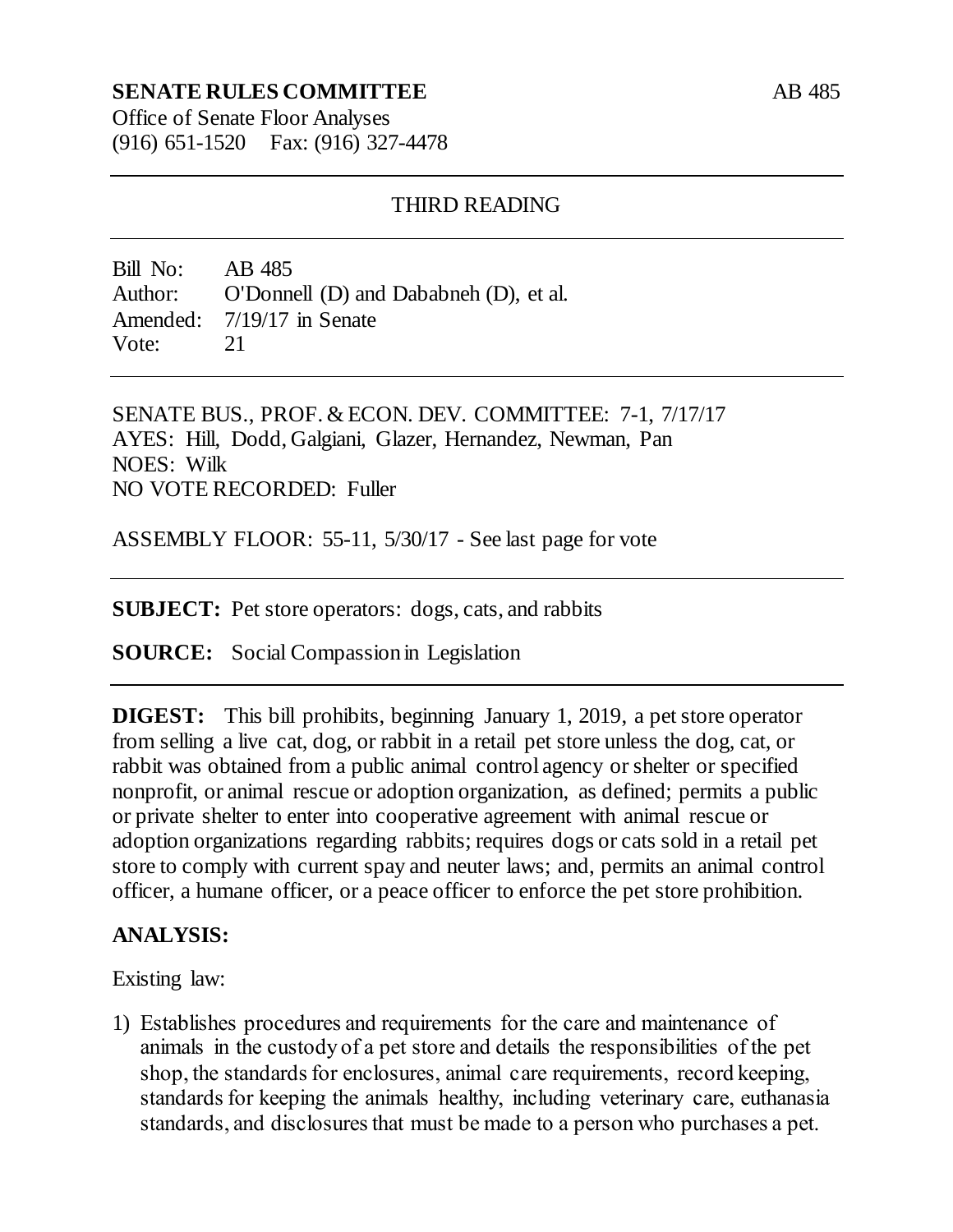Provides for a "notice to correct" and monetary misdemeanor penalties for specified violations of this Act. (Health and Safety Code (HSC) § 122350 *et seq.* and Penal Code (PC) § 5971)

- 2) Defines a "pet store" to mean a retail establishment open to the public and selling or offering for sale animals, including, but not limited to, animals used as pets or animals intended for food for other animals, and states that a "pet store" does include a retail establishment open to the public and selling or offering for sale animals to agricultural operations, as specified. (HSC §  $122350(i)$
- 3) Requires each pet store operator to maintain records for identification purposes of the person from whom the animals in the pet store were acquired including the person's name, address, telephone number, and the date the animal was acquired. (HSC § 122355(d))
- 4) Establishes the Polanco-Lockyer Pet Breeder Warranty Act, related to the sale of dogs by breeders. Defines a dog breeder as a person, firm, partnership, corporation that has sold, transferred or given away 20 or more dogs within one year that were bred and reared on the premises. Specifies information to disclose to the consumer, including records of diseases or illness. Requires dog breeders to maintain the health and safety of the dogs and prohibits them from knowingly selling a dog that is ill. (HSC §§ 122045-122110)
- 5) Establishes the Lockyer-Polanco-Farr Pet Protection Act (Pet Protection Act), related to the retail sale of dogs and cats. Requires that pet dealers possess a permit in order to sell dogs and cats and provide consumers disclosures related to the pet, including breeder information, health records, and any known health condition. Requires that breeders maintain facilities and care requirements for pets. Specifies civil penalties for violating these provisions. (HSC §§ 122125- 122220)
- 6) Specifies that it is the policy of the state that no adoptable animal, as defined, should be euthanized within a public or private shelter if it can be adopted into a suitable home and that no treatable animal which could become adoptable with reasonable efforts should be euthanized. (Food and Agriculture Code (FAC) § 17005 and PC § 599d)
- 7) States that any stray dog or cat that is impounded, prior to the euthanasia of that animal, to be released to a nonprofit animal rescue or adoption organization if requested by the organization prior to the scheduled euthanasia of that animal. The public or private shelter may enter into cooperative agreements with any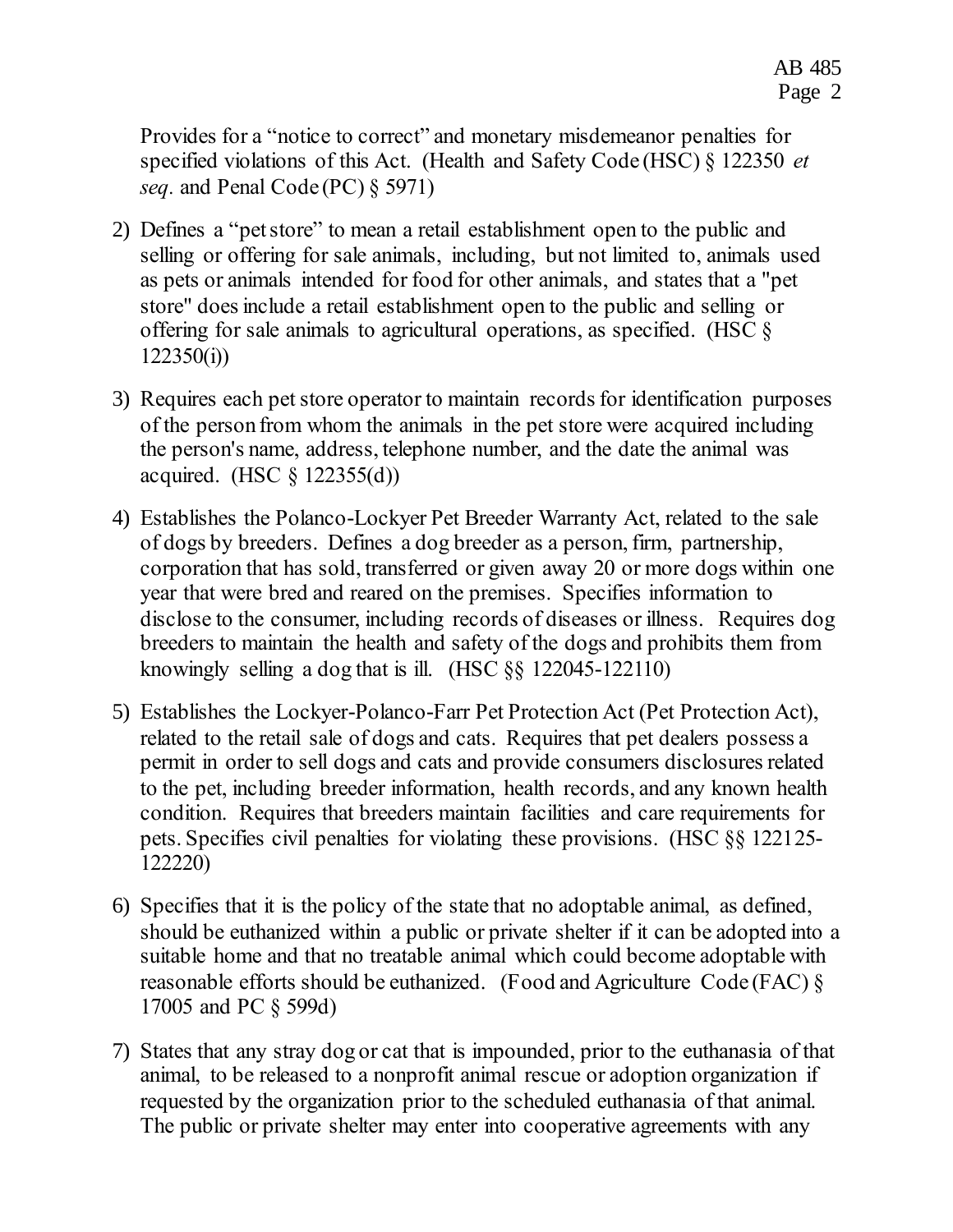animal rescue or adoption organization. In addition to any required spay or neuter deposit, the public or private shelter, at its discretion, may assess a fee, not to exceed the standard adoption fee, for animals adopted or released. (FAC §§ 31108 (b) and 31752 (b))

- 8) Requires a shelter, during the holding period and prior to adoption or euthanasia of an impounded dog or cat, to scan the animal for a microchip that identifies the owner of that dog and make reasonable efforts to contact the owner and notify him or her that his or her animal is impounded and is available for redemption. (FAC §§31108 (c) and 31752 (c))
- 9) Requires an animal rescue or adoption organization which cares for a rabbit, guinea pig, hamster, potbellied pig, bird, lizard, snake, turtle or tortoise that is legally allowed as personal property, and that is impounded in a public or private shelter, to hold the animal for the same period of time, under the same requirements of care, and with the same opportunity for redemption and adoption, as specified. (FAC § 31753)

## This bill:

- 1) Prohibits, on or after January 1, 2019, a pet store operator from selling a live dog, cat, or rabbit in a pet store unless the dog, cat, or rabbit was obtained from a public animal control agency or shelter, society for the prevention of cruelty to animals shelter, humane society shelter or non-profit animal rescue or adoption organization that is in a cooperative agreement with at least one private or public shelter, as specified under the FAC.
- 2) Requires the sale of dogs or cats as specified in 1), above, to be in compliance with specified spay or neuter laws.
- 3) Requires each pet store to maintain records sufficient to document the source of each dog, cat, or rabbit the pet store sells, or provides space for, for at least one year, and to post, in a conspicuous location on the cage or enclosure of each animal, a sign listing the name of the entity from which each dog, cat, or rabbit was obtained and permits public animal control agencies or shelters to periodically require pet store operators engaged in sales of dogs to provide access to these records.
- 4) Authorizes a public or private shelter, as specified, to enter into cooperative agreements with animal rescue or adoption organizations regarding rabbits that are equivalent to existing cooperative agreements as authorized under the FAC regarding dogs and cats.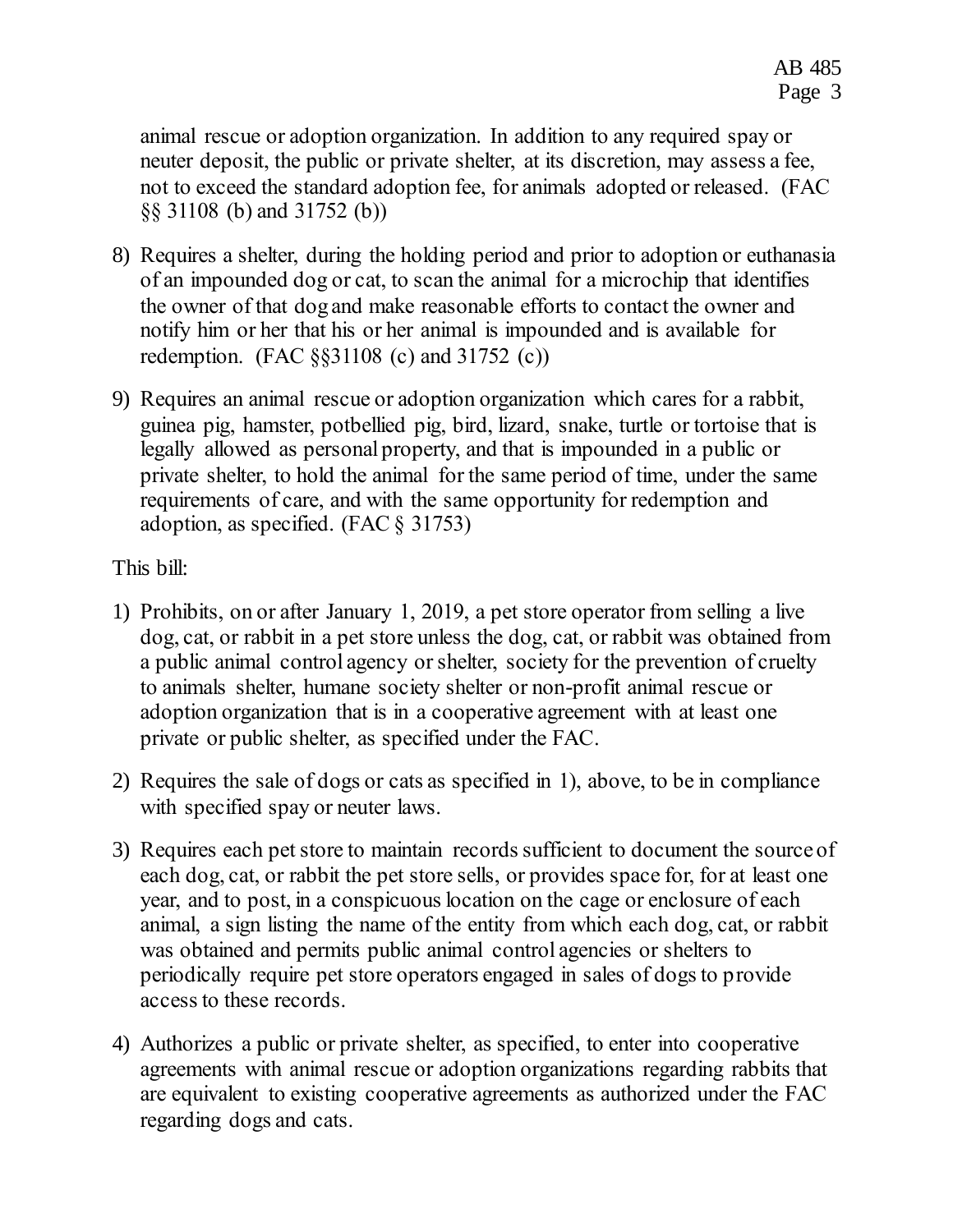- 5) Makes a pet store operator who violates the provisions of this bill subject to a civil penalty of \$500 and specifies that each animal offered for sale in violation constitutes a separate violation.
- 6) Defines a "rescue group" to mean an organization that is tax exempt under  $\S$ 501(c)(3) of the Internal Revenue Code and that does not obtain animals from breeders or brokers for compensation.

# **Background**

According to the author, this bill aims to limit the sales of animals in California that are bred in "puppy mills," "kitten factories," or other commercial breeding facilities, and also ensure that available shelter or rescue animals are a source of animal sales. As stated by the author, "California taxpayers spend a quarter of a billion dollars annually to house and kill animals in local shelters while puppy mills throughout the country continue to mass breed animals for profit. [This bill] attempts to curtail these operations by supporting access to pet rescue and adoption in California retail pet stores. By offering puppies, kittens and rabbits for adoption from nearby shelters, pet stores can save the lives of animals in search for a home, save the breeding animals trapped in puppy mills, and relieve pressure on county budgets and local tax payers."

*Puppy Mills.* "Puppy Mills" or "Kitty Factories" are common terms for large commercial breeding facilities that mass produce animals for sale at retail markets. These are separate from other types of breeders who produce a smaller quantity of animals and typically in California do not sell directly to retail pet outlets; however, there are no restrictions on pet stores as to where they can acquire animals for retail sale. Mass produced, commercial animal breeders are supposed to be scrutinized for their treatment of the animals including producing sick animals, inhumane treatment, and providing abhorrent living conditions, however as further indicated, these protections are not always enforced because these breeders receive little if any oversight. This bill, as indicated by the author and its proponents, aims to limit the sales of animals in California that are from "puppy mills", "kitten factories" or other commercial breeding facilities (especially those in other states) and to help promote and encourage the availability of shelter animals in California as a source for either adoption or for sale in a pet store establishment.

As many commercial breeding facilities focus on quantity, there are concerns about the health of animals from these places, and oftentimes, news headlines and stories report on this issue. A recent January 3, 2017, article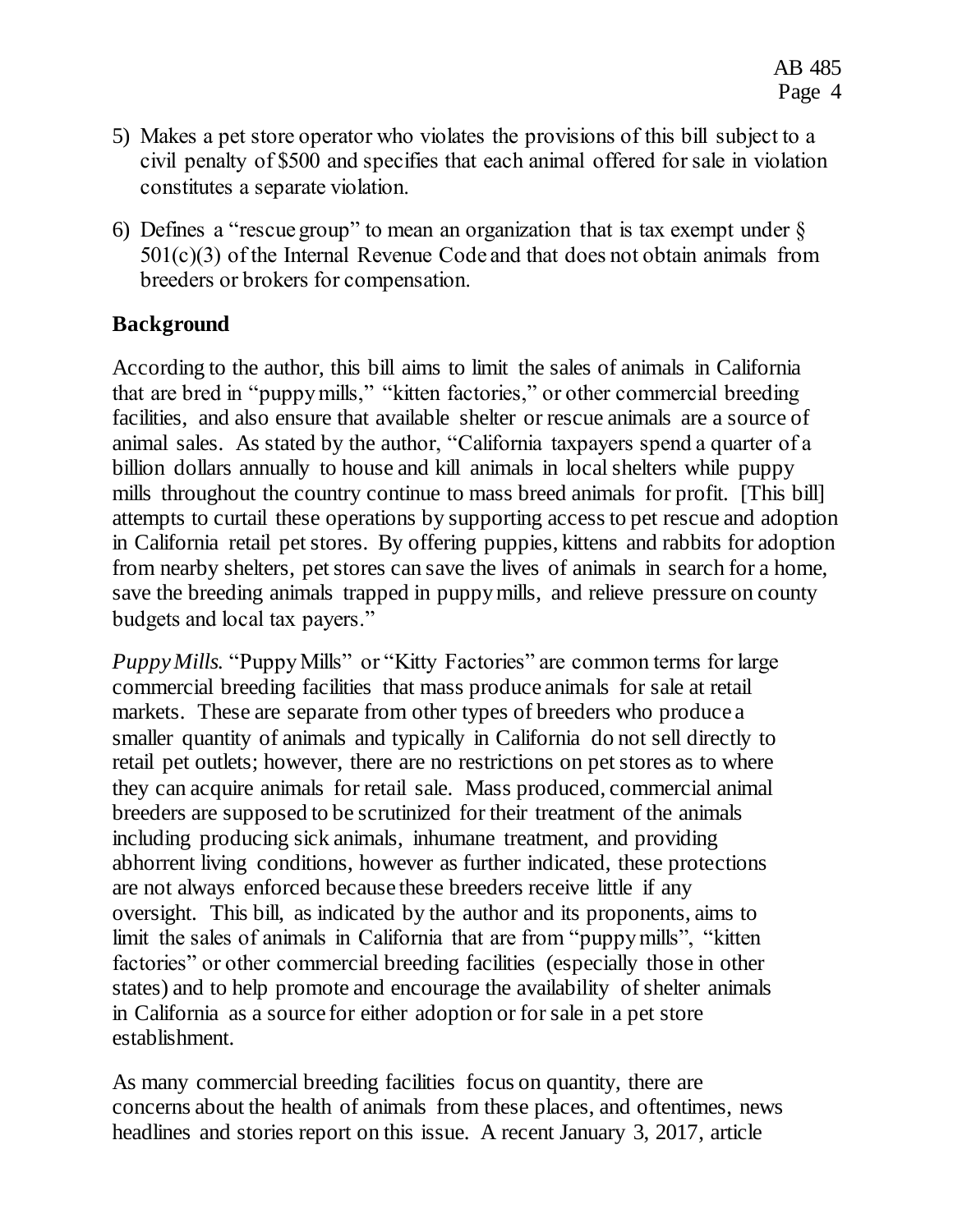in Rolling Stone Magazine, "*The Dog Factory: Inside the Sickening World of Puppy Mills*," highlighted the issues surrounding animals raised in "puppy mills". John Goodwin, the director of the puppy-mills campaign for the Humane Society of the United States (HSUS), stated that "Most every pup sold in stores in America comes from this kind of suffering – or worse" and "If you buy a puppy from a pet store, this is what you're paying for and nothing else: a dog raised in puppy-mill evil."

As explained by the Humane Society Veterinary Medical Association, although the conditions in these puppy mills vary widely in quality, they are typically operated with an emphasis on profits over animal welfare and the dogs often live in substandard conditions, housed for their entire reproductive lives in cages or runs, provided little to no positive human interaction or other forms of environmental enrichment, and minimal to no veterinary care. There is little if any oversight of those transporting and delivering animals to a pet shop establishment in California and the conditions which may exist for these animals in transit at times border on abusive and inhumane.

*Consumer Protection Laws Regarding the Purchase and Sale of Animals.* In California, there are certain laws related to the sale of pets in California, including regulations for animal care in pet stores, consumer rights, requirements for breeders, sales at swap meets, and kennels. The Pet Store Animal Care law applies to animals in pet stores and places certain requirements on how animals can be treated while in a store pending sale. However, there are no requirements or restrictions pertaining to the acquisition of animals for purpose of animal sales, although pet store operators are required to maintain specific documentation about an animal's health records and are also required to provide consumers with information about the breeder or broker. There are no current prohibitions on pet store operators related to the sale of puppies, kittens, rabbits or dogs acquired from individuals, brokers, or mass commercial breeders who have enforcement violations at the local, state or federal level related to animal care laws. There is also no requirement that a pet store operator has to purchase an animal from a licensed United States Department of Agriculture (USDA) breeder.

In order to address consumer protection for the sale of retail pets, the Pet Protection Act specifies the requirements for retail sellers of animals to ensure purchaser protection for the sale of ill or sick animals, and provides some form of disclosures to individuals about where the animal was bred.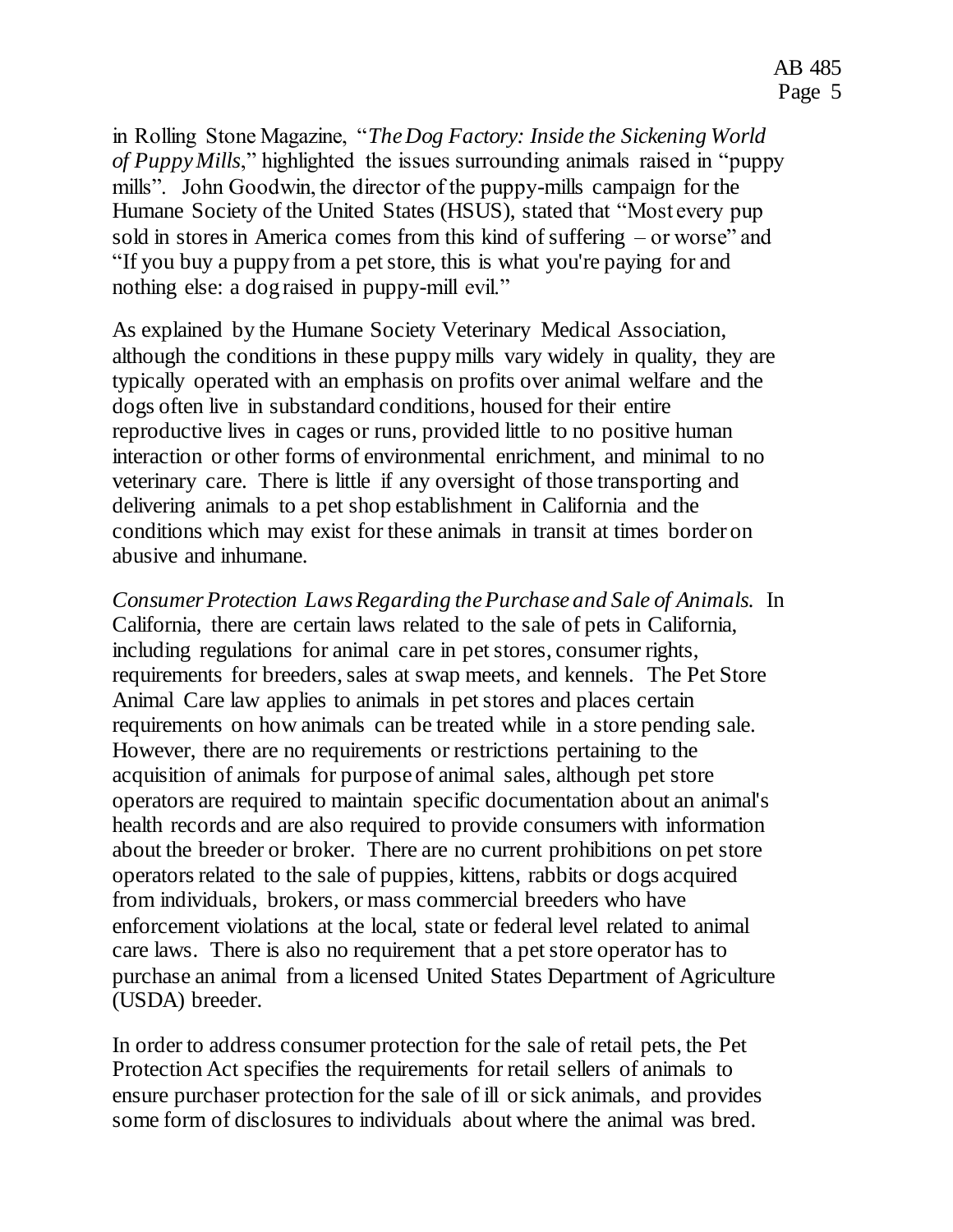As currently drafted, this bill prohibits the retail sale of dogs, cats, or bunnies at a retail pet store unless that animal was obtained from an animal shelter, humane association or other non-profit. However, the specifications of the Pet Store Animal Care laws and the Pet Protection Act would still apply to the *sale* of shelter animals at retail stores. As currently drafted, this bill does not change or limit current practices for individuals purchasing animals from local breeders, the Internet (if applicable laws allow), other states, or by other private sales.

*Lax Oversight of Breeders.* The federal Animal Welfare Act (AWA) was passed by Congress in 1966 and establishes minimum standards for the care and treatment of animals bred for commercial sale, exhibited to the public, used in biomedical research or commercial transport. The USDA is responsible for overseeing the commercial dog breeding industry. Breeders who sell to a pet store or consumers over the Internet are required to hold a license and be inspected by the USDA. However, as noted by various animal welfare organizations, the AWA provides a minimal level of specificity for animal care and violations are often found in many commercial breeding organizations, while others operate underground making enforcement of the laws difficult and challenging.

In recent years, the Animal and Plant Health Inspection Service's (APHIS) under the USDA has provided on its Web site information regarding inspections of commercial animal breeding facilities and lists of persons licensed and registered under the AWA, but as of February 3, 2017, this information is no longer available from the APHIS Web site. It is no longer possible to see AWA inspection reports or search for active licensees and registered breeder facilities. The same applies to enforcement actions regarding AWA violations. It is now difficult to distinguish between the best and the worst of breeders from the standpoint of the pet store and the consumer.

*Animal Shelters and Rescue Organizations.* Approximately 6.5 million companion animals enter the United States animal shelters nationwide every year, approximately 3.3 million dogs and 3.2 million cats, and approximately 1.5 million of those are euthanized. HSUS notes that across the United States there are more 3,300 shelters and a large number of nonsheltered rescue and fostering groups. In California, there are approximately 200 shelters or rescue organizations. In Los Angeles County alone, more than 4,000 dogs and cats were euthanized during Fiscal Year 2016/17.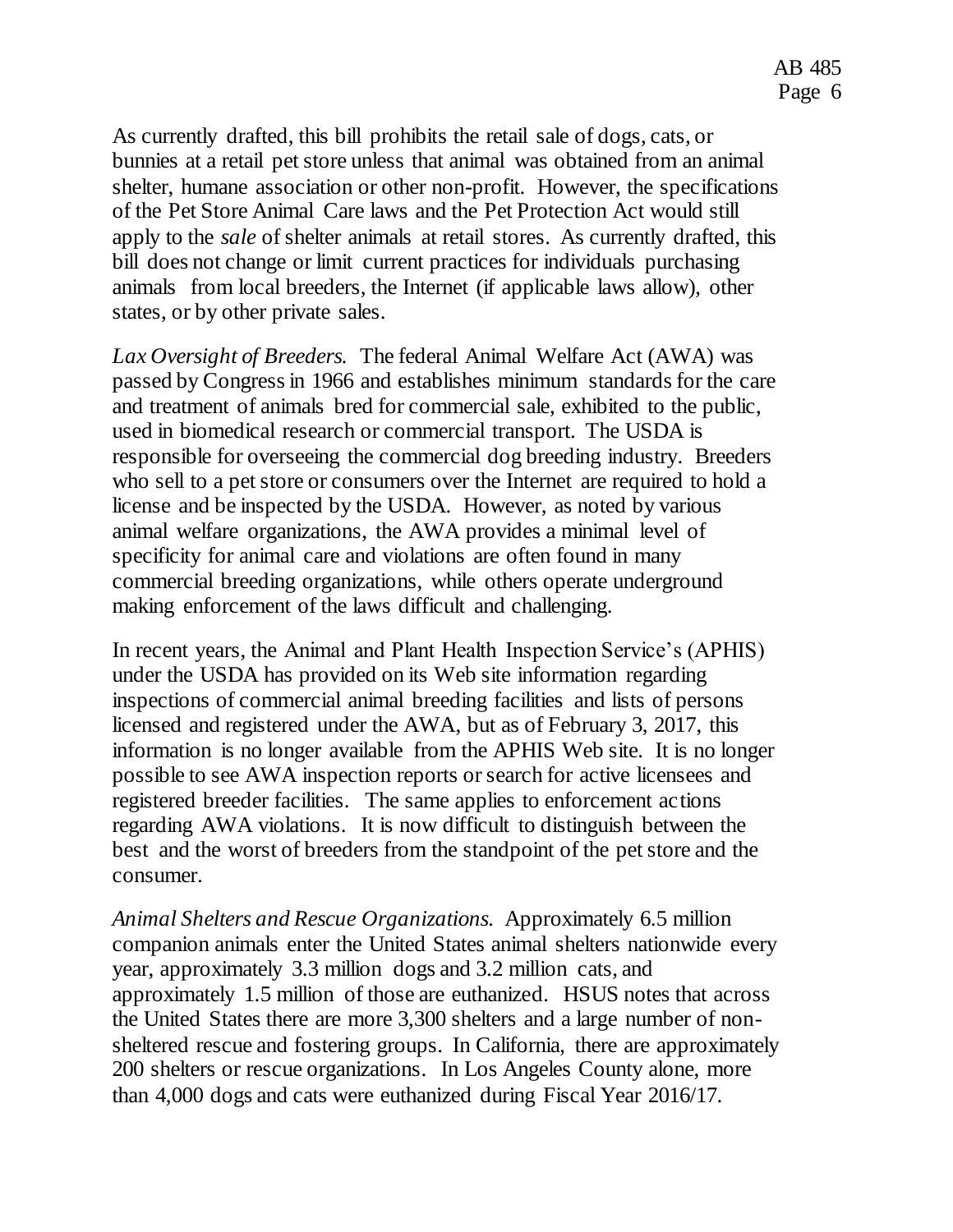*Cooperative Agreements with Animal Rescue or Adoption Organizations.* Currently, a public or private shelter may enter into a cooperative agreement with any animal rescue or adoption organization for a dog, cat or rabbit, which allows the shelter to release the animal to the rescue or adoption organization rather than have the animal euthanized. The rescue or adoption organization need only request the release of the animal to their possession so they may attempt to have the animal adopted.

These cooperative agreements provided by the shelter are usually extensive agreements, sometimes called "adoption agreements" which provide for the responsibilities and expectations of both the shelter and for the rescue or adoption organization when providing animals for potential adoption. It generally specifies that type of organization it must be to qualify, what it should provide for the care and well-being of the animal, for what reasons the agreement can be terminated and return of the animal, and any fees or veterinary care which must be provided. It can be a one-time agreement or ongoing with the rescue or adoption organization.

*Local City/County Ordinances and Other State Efforts Similar to this Bill.*There a number of local jurisdictions in California which have already established ordinances that place restrictions or outright ban the retail sale of certain animals at pet stores, specifically dogs, cats, and rabbits. Approximately 34 cities in California have placed restrictions on the retail sale of pets at pet stores. According to the Pet Industry Joint Advisory Council, there are approximately 97 small retail pet stores in California, but it is unclear how many of those stores sell cats, dogs, or rabbits in addition to other pet supplies. Just over 30 of these are located in jurisdictions which currently have a pet store sale ban.

Across the country there are at least 16 states with one or more cities with similar prohibitions on selling live cats, dogs, or rabbits at a retail pet store unless those animals are from a shelter and New Jersey recently passed legislation to address retail pet store sourcing issues. Vancouver, Canada, recently enacted prohibitions on the selling of these animals as well in pet stores.

**FISCAL EFFECT:** Appropriation: No Fiscal Com.: No Local: No

**SUPPORT:** (Verified 7/19/17)

Social Compassion in Legislation (source) Actors and Others for Animals AGWC Rockin' Rescue Alicia Pet Care Center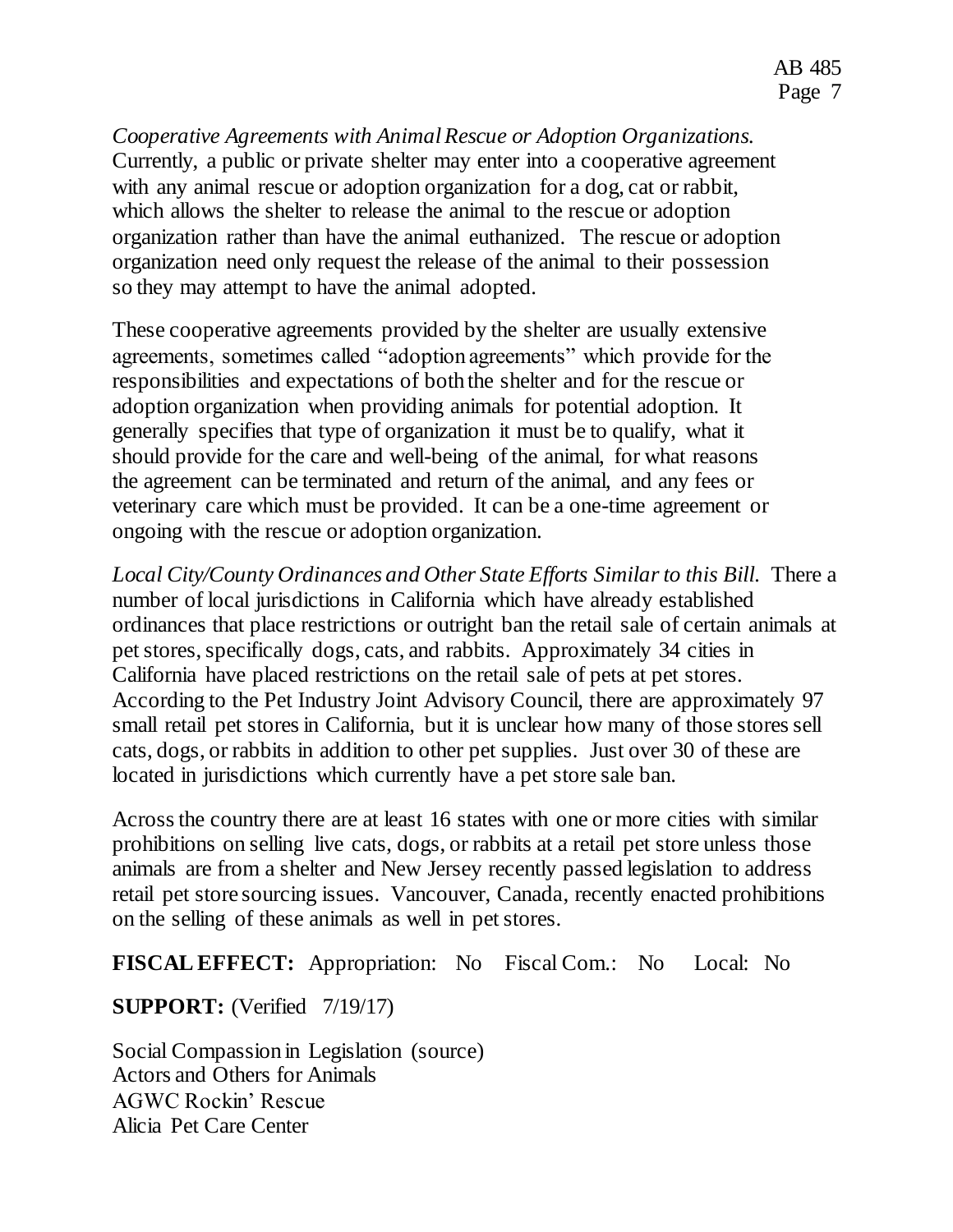AB 485 Page 8

All About the Animals Alley Cat Allies American Rat Terrier Rescue Corp. American Society for the Prevention of Cruelty to Animals Animal Friends of the Valley Animal Hope and Wellness Foundation Animal Legal Defense Fund Animal Protection and Rescue League Animal Rescue Recon Animal Shelter Assistance Program Best Friends Animal Society Bow-Wows & Meows, Inc. Bunnies Urgently Needing Shelter California Animal Control Directors Association Camp Cocker Rescue City of Antioch City of Carlsbad City of Encinitas City of La Quinta City of Long Beach City of Los Angeles City of Sacramento City of Signal Hill City of Turlock City of West Hollywood Coastal German Shepherd Rescue San Diego Councilmember Esther C. Sanchez, City of Oceanside Councilmember Melissa Fox, City of Irvine Councilmembers Mona Rios and Alejandra Sotelo-Solis, City of National City Davey's Voice David Toro Foundation Dog Adoption and Welfare Group Dog Squad Rescue East Bay Rabbit Rescue Fix Long Beach Fresno Humane Animal Services Friends of Long Beach Animals Gentle Barn Golden State Humane Society Harley's Dream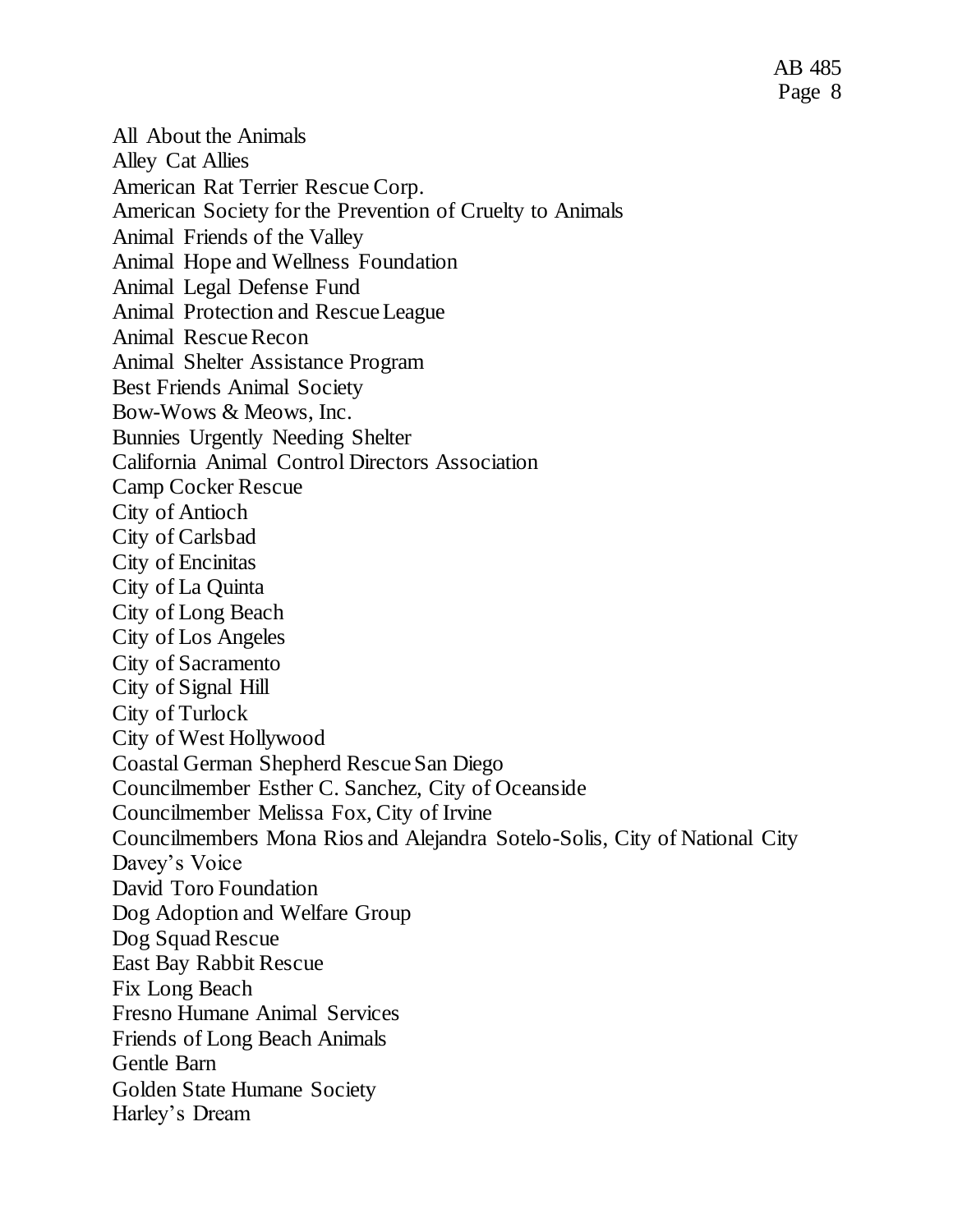Healthy Spot Helen Sanders CatPAWS Humane Society of the United States Humane Society Silicon Valley It's The Pits Labrador Rescuers of San Diego Last Chance for Animals Last Chance for Animals, San Diego Chapter Lobby for Animals Lucy Pet Foundation Mayor Pro Tem David J. Toro, City of Colton National Animal Rescue Coalition NOAH – Not One Animal Harmed Oakland Animal Services Ozzy Foundation Palm Springs Animal Shelter Passion for Paws Rescue Paw Project Peace 4 Animals Pedro Pet Pals Peninsula Humane Society and SPCA People for Ethical Treatment of Animals Puppy Coalition Foundation Rabbit Rescue Rescue House RESQCATS, Inc. Rockin Pets Foundation Sacramento SPCA San Diego Animal Advocates San Diego House Rabbit Society San Diego Humane Society San Francisco SPCA Santa Cruz County Animal Shelter Saving Pets One At a Time Shamrock Rescue Foundation SoulPlayMates Dog Rescue & Advocacy Southern California Bulldog Rescue, Inc. Southland Collie Rescue, Inc. Spay -Neuter Action Project Spay -Neuter Action Project

AB 485 Page 9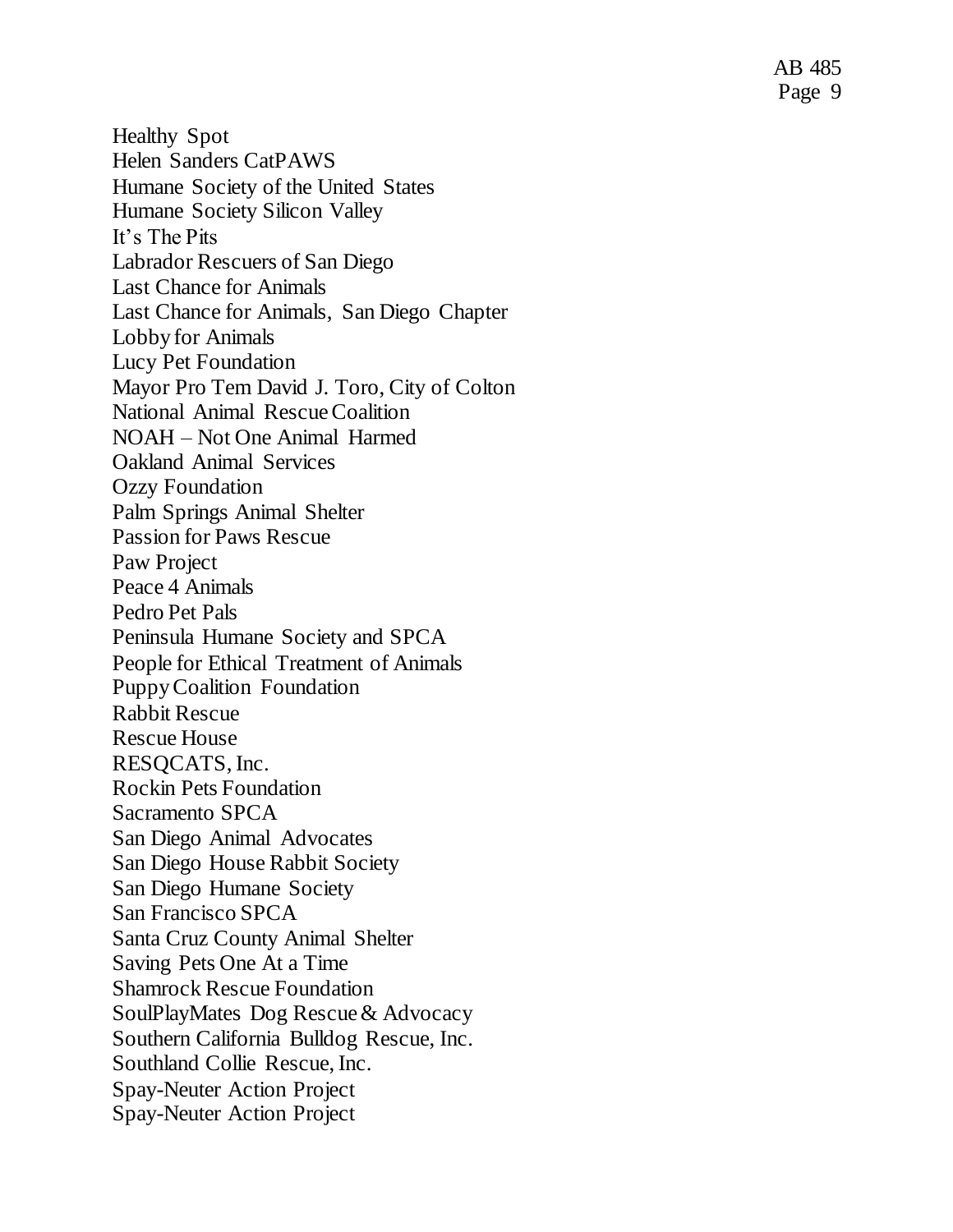SPOT Rescue Starfish Animal Rescue Start Rescue State Humane Association of California Supervisor Katy Tang, City and County of San Francisco Take Me Home Rescue Thrive Animal Rescue Wagging Dog Rescue Numerous individuals

## **OPPOSITION:** (Verified 7/19/17)

American Kennel Club Animal Council Animal Issues Movement Animal Kingdom Pet Shop Broadway Puppies California Federation of Dog Clubs California Retailers Association Cat Fanciers' Association Chinese Shar-Pei Club of America, Inc. Citizens for Responsible Pet Ownership Dog Owners of the Golden State English Cocker Spaniel Club of Southern California Hello Puppies National Animal Interest Alliance National Federation of Independent Business Pet Industry Joint Advisory Council Pinogy PuppySpot World Pet Association Individual Pet Store Owners/Operators

**ARGUMENTS IN SUPPORT:** Social Compassion in Legislation states that "Once AB 485 is law, thousands of shelter and rescued animals will have a chance of finding their forever homes by getting out of the shelters and into storefronts; this has been proven successful in many jurisdictions. And, just as important, cruelty at puppy mills and other commercial breeders will be mitigated by decreasing the demand for their inhumane commodities."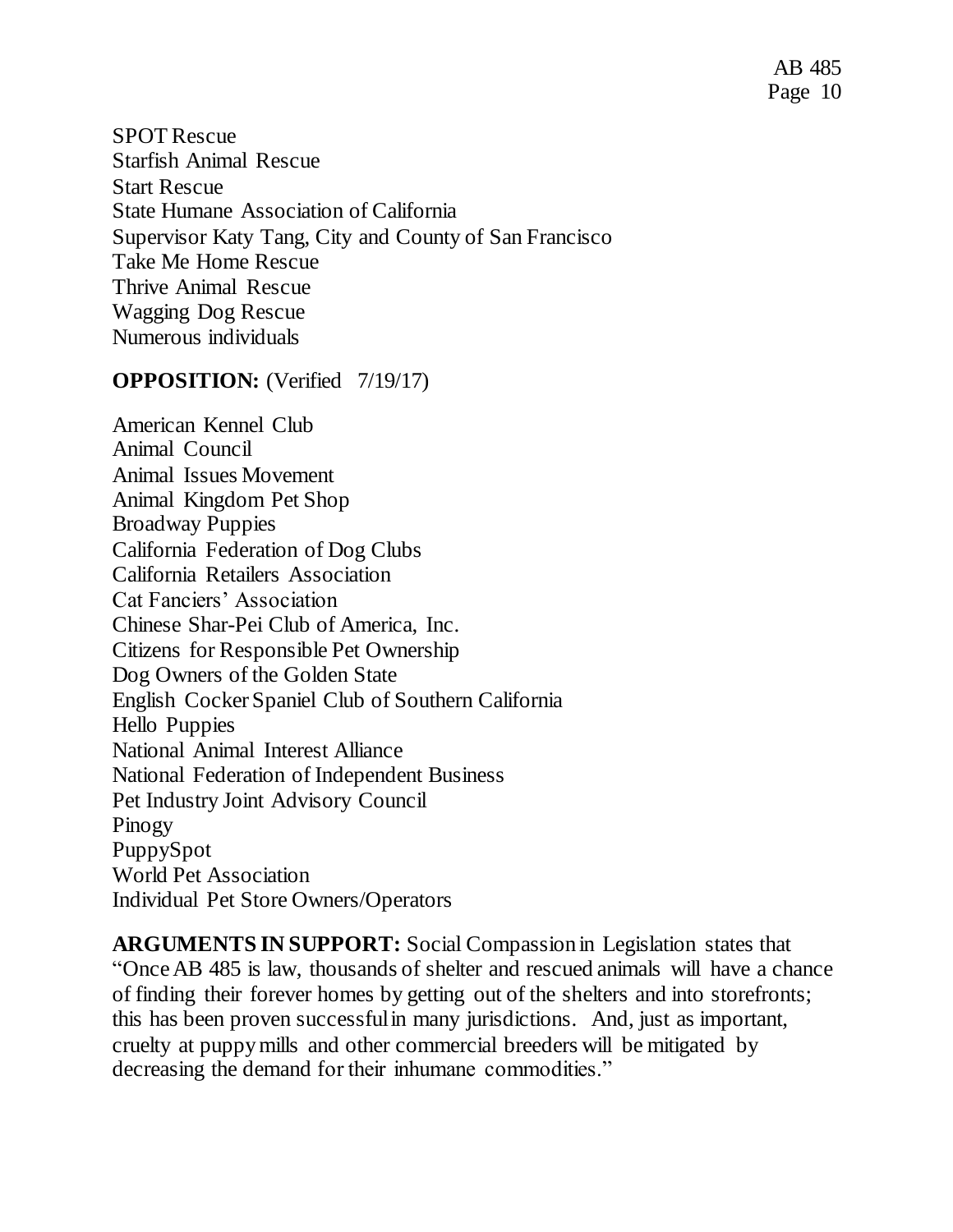The California Animal Control Directors Association writes that restricting the retail sale of puppies, kittens, dogs, and cats to only those that come from shelter or rescue organizations will decrease the demand for puppies and kittens bred in puppy mills and kitten mills and increase the demand for animals from animal shelter and rescue organizations.

Supporters write that by stopping one of the major outlets for the puppy mill pipelines in California, the Legislature is setting the standard for the rest of the country and that models already exist in responsible pet stores including Petsmart and Petco, so supporters do not believe that this bill will be an undue burden on merchants or animals control officers. Supporters state that by offering animals for adoption from nearby shelters, pet stores can save the lives of animals in search of a home, save the breeding animals trapped in puppy mills, and relieve pressure on county and city budgets and local taxpayers.

**ARGUMENTS IN OPPOSITION:** Opponents argue that this bill is an extreme overreach that could shut down many small, local pet stores that provide healthy, quality pets to the public. Opponents state concerns that the author has rejected amendments that would provide that retail stores can only obtain dogs and cats from USDA-licensed breeders (or breeders exempt from USDA licensing requirements) that have not been cited for any direct or critical noncompliance violation under the AWA for a two-year period prior to offering for sale any dog or cat and have not been cited for non-compliance during the most recent inspection by the USDA.

Opponents state that this bill will not put an end to puppy mills and write that sales bans, such as this one proposed, only perpetuate a false sense of security and drives the sale and supply of pets to the Internet, where there is little oversight or regulatory framework that applies. Opponents also state that in order to ensure compliance with the requirements of this bill, it would need to increase its state labor force to oversee the 100 local pet store operators.

Several pet shop owners/operators write that California already has some of the most stringent retail animal care standards in the country and that while they agree with the author's intent to target puppy mills and believe puppy mills are morally reprehensible, this bill is misguided by targeting the small number of remaining pet stores who sell a relatively small percentage of puppies in California – less than four percent of shelter intakes originated from pet stores. They argue that this bill puts small business at a disadvantage, and only opens the door to an unregulated market like selling animals via the Internet.